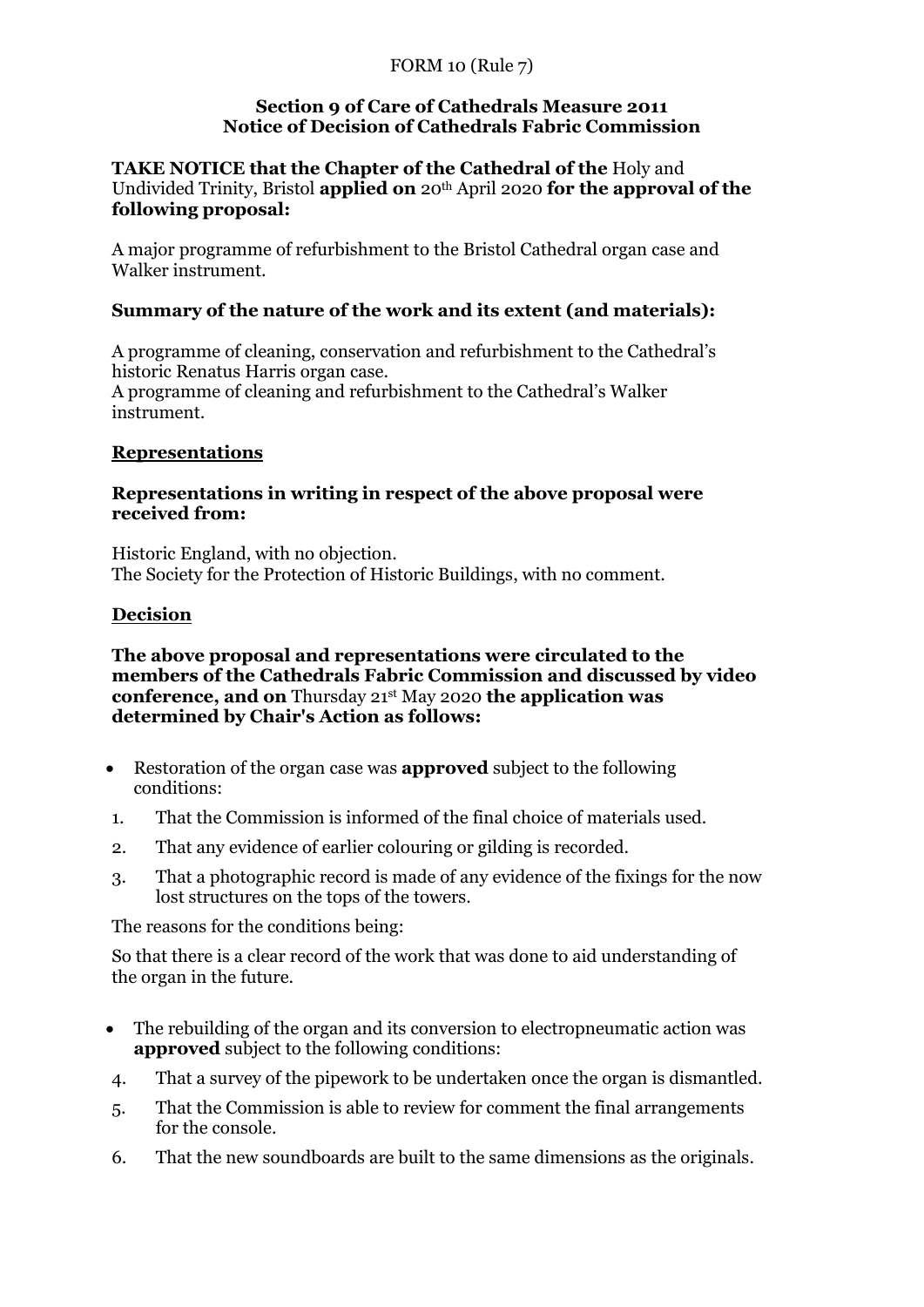The reasons for the conditions being:

- The pipework includes the work of several builders and it would be valuable to have details of the surviving Harris pipework, and perhaps any ranks by Seede.
- To ensure that the provision of playing aids is appropriate to the character of the console.
- To minimise the risk of any upset to the pipe speech.
- The addition of 32' extension to the Pedal Trombone was **refused**.

The reason for the refusal being that the size of the extension would present a substantial engineering challenge.

With an additional comment encouraging the cleaning trials.

**Signed:**

 $R:C$ 

**Becky Clark Secretary of the Cathedrals Fabric Commission**

**Dated:** 29th May 2020

## **NOTE:**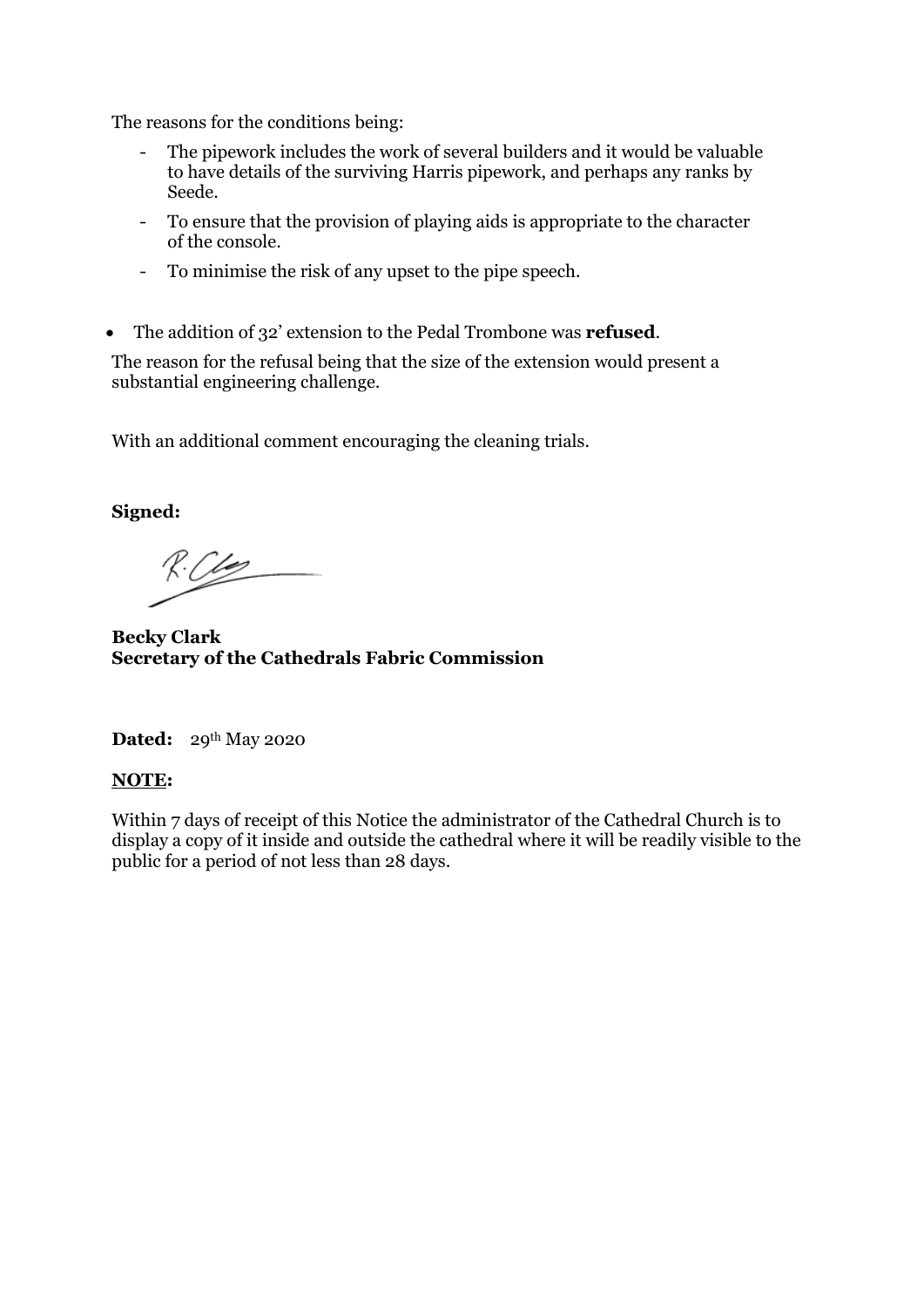## **TAKE NOTICE that the Chapter of the Cathedral Church of the Holy Trinity, Chichester applied on 7 July 2021 for approval of the following proposal:**

To revise the setting of the cathedral font to address health and safety issues and to improve accessibility and liturgical function.

## **Summary of the application**

The Cathedral font, designed and created by John Skelton, installed in 1983, currently sits on a single step plinth which has been a trip hazard to the visiting public. Throughout much of its life the font has been roped off or had access otherwise impaired. It also functions imperfectly as a liturgical feature during baptisms due to the step plinth.

The proposal is to remove the plinth and lower the font to floor level. A visual 'echo' of the removed plinth will be created around the font set flush with the surrounding floor. This will include the use of existing black slate plus pale Purbeck and a darker grey Purbeck, bedded and pointed using a lime-based mortar on top of a new 200mm concrete slab to spread the load of the font.

The attached proposals for both lowering and the addition of a drain were the product of much deliberation and feedback, including input from CFCE delegation members when they visited in 2019. However, the FAC considered the implications and potential methodology for adding a drain and concluded that this was too high risk an intervention.

## **Representations**

A representation in writing in respect of the above proposal was received from:

• **Historic England**, dated 28 July 2021, no comment.

## **Decision**

At a meeting of the Cathedrals Fabric Commission held on 28 March 2019 the above proposal and representation were considered and the Commission decided to **approve** the application subject to the following conditions:

- 1. That the font is fully recorded in its current condition.
- 2. That a Written Scheme of Investigation is provided to the Commission in advance of any archaeological works, to be agreed in writing between the Chapter and the Commission's Secretariat or, in default of agreement, approved by the Commission.
- 3. The work to reinforce the floor shall be subject to a continuous watching brief to be carried out by the Cathedral Archaeologist or his nominated representative.
- 4. If anything of particular archaeological significance is uncovered which would be disturbed or destroyed by the works, works shall stop to allow for consultation with the Cathedral Archaeologist and shall not recommence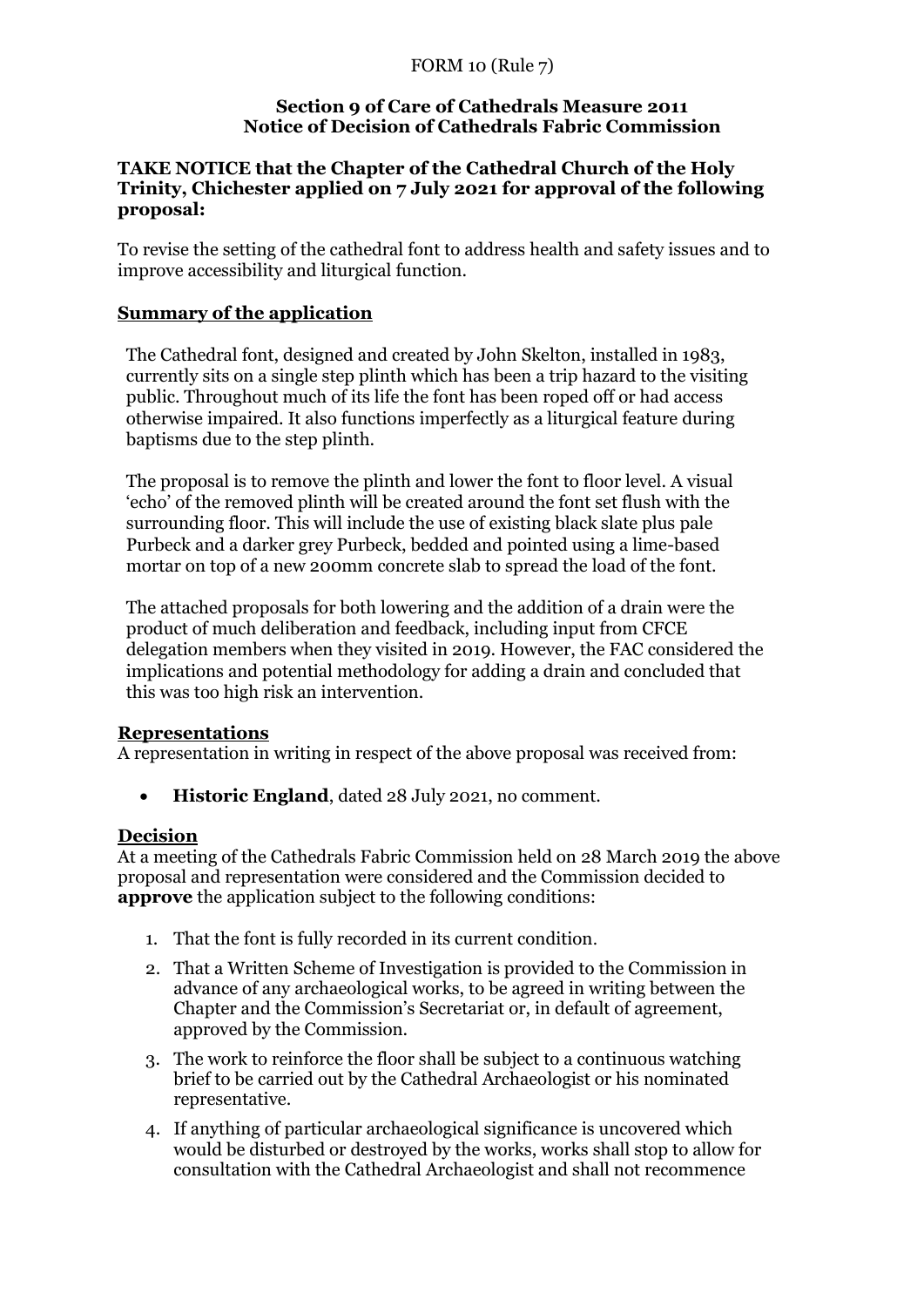until a mitigation strategy is agreed by him.

5. If any human remains are uncovered they shall be treated with due care and decency and in accordance with the guidelines set out in the Advisory Panel on the Archaeology of Burials in England's Guidance for best practice for treatment of human remains excavated from Christian burial grounds in England (2nd edition, 2017).

The reason for the conditions being: 1) to ensure that a record is made of the current arrangement;  $2) - 4$ ) to safeguard the archaeological resource; 5) to ensure the appropriate treatment of human remains.

#### **Tom Ashley Deputy Secretary of the Cathedrals Fabric Commission**

**Dated:** 22 September 2021

#### **NOTE:**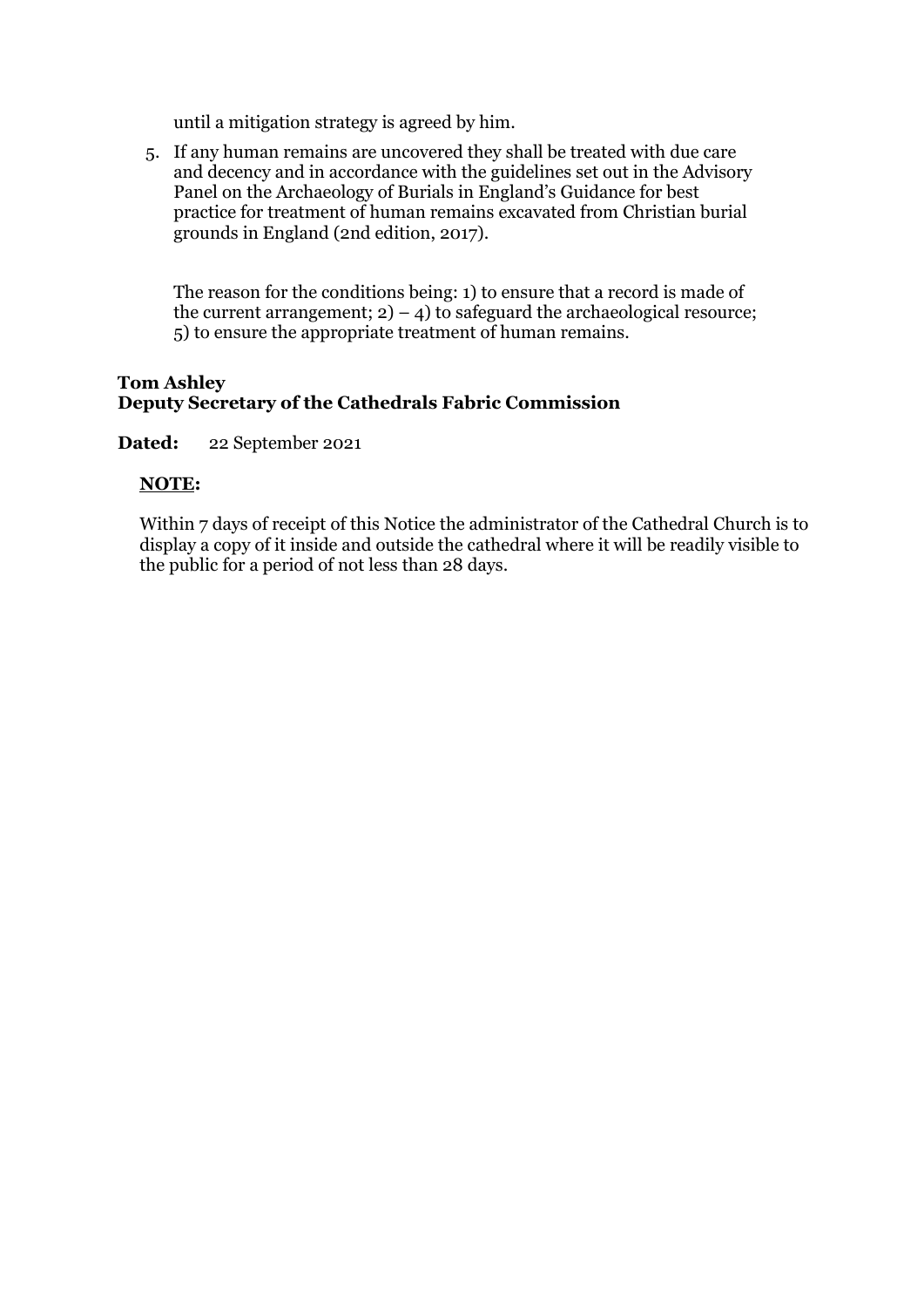## **TAKE NOTICE that the Chapter of the Cathedral Church of the Holy Trinity, Chichester applied on 7 July 2021 for approval of the following proposal:**

A new Cathedral lighting scheme to replace the outdated existing internal lighting - which is at the end of its serviceable life - with new, low-energy lighting that provides suitable illumination for congregation, celebrants, visitors and event attendees, as well as properly presenting the building's historic architecture. The adaptable lighting will support the Cathedral's Liturgical Plan, and facilitate the desired range of liturgical and other uses for the various spaces of the Cathedral interior and cloisters, whilst also being less visually intrusive than the current fittings.

The project is important to support progress towards the Cathedral's Net Zero 2030 target, to which the current energy-hungry lighting is a significant barrier; to improve the experience of the Cathedral for worshippers and visitors; and because the current lighting is in need of replacement, with components becoming increasingly difficult to source.

## **Summary of the application**

Key elements are:

- Task lighting from high typically clerestory level heading across and down;
- Light levels that can be managed by Cathedral staff, dimmable and fully programmable, general principle that levels should be kept low;
- Accent lighting to be used for key features and liturgical locations;
- Architectural uplighting from clerestory into vault, and of triforium and nave arcading;
- Downlights in aisles to make floors more visible;
- Aisle uplights into vaults;
- Baptistry and side chapels to receive highlight lighting and spotlighting, also retro-choir and Shrine, highlighting altar and icon;
- Quire and Presbytery uplighting into vault and triforium arches, with downlighting provided from spotlights at high level; choir stall lights to be removed; oil-filled candelabra to remain;
- Lady Chapel Pendants raised slightly with new electronic candles installed for improved downlighting; Highlight lighting from replacement spotlights at window reveals for altar, reredos and lectern;
- New uplighting at Arundel Screen that will allow 75% of existing glazed apertures to be replaced with stone infills;
	- The removal of the Nave Pendants.

The fundamental requirement is to create suitable reading light for all areas of the congregation and for celebrants, providing suitable light to the key points of liturgical focus within an ambience that is appropriate to the building interior – and cloisters - as a whole.

The proposals have been developed by Bruce Kirk / Light Perceptions in conjunction with Cathedral Clergy and Surveyor of the Fabric, and follow feedback and learning from demonstrations to Cathedral / Cathedral Friends representatives and to the Chichester Fabric Advisory Committee and a delegation from the Cathedrals Fabric Commission in November 2019.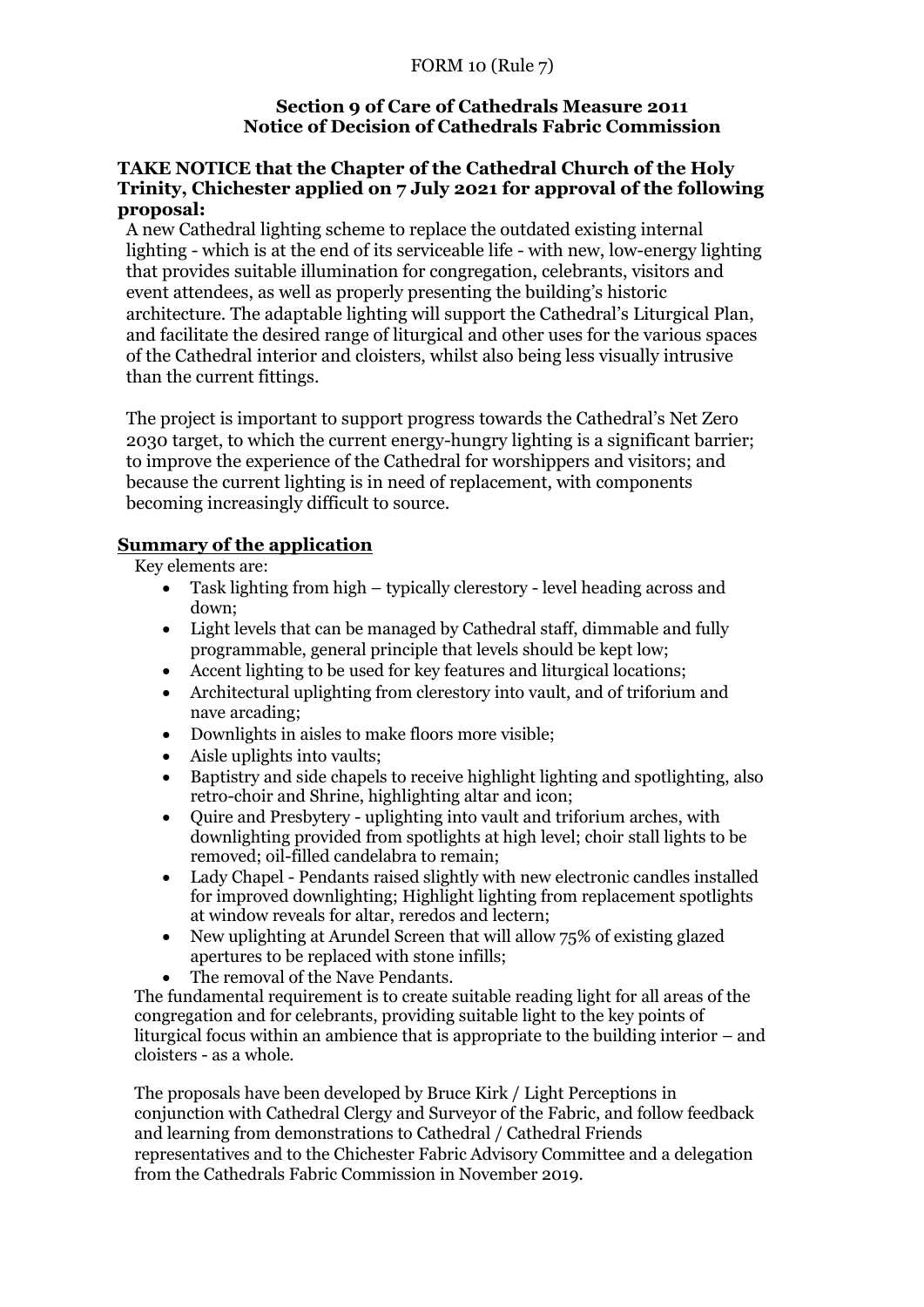## **Representations**

A representation in writing in respect of the above proposal was received from:

• **Historic England**, dated 28 July 2021, no comment.

#### **Decision**

The Chair determined to **defer** the element of the application relating to the spotlighting of artworks pending receipt of a report from an independent conservator on the potential impact of this on all the artworks in question (i.e. the Piper Tapestry, Noli Me Tangere painting, The Baptism of Christ by Hans Feibusch, and the Lambert Barnard Panel paintings and any others not specifically mentioned in the application); and otherwise to **approve** the application with the following condition:

- 1. That the following details are delegated to the FAC for final approval (not requiring a new application):
	- a. The colour of the new fittings
	- b. The luminaires for the uplighting of the Arundel Screen and their accompanying stone infills.

The reason for the condition being that this information is not yet available.

**Signed:**

Thomasfoldey

**Tom Ashley Deputy Secretary of the Cathedrals Fabric Commission**

**Dated:** 22 September 2021

## **NOTE:**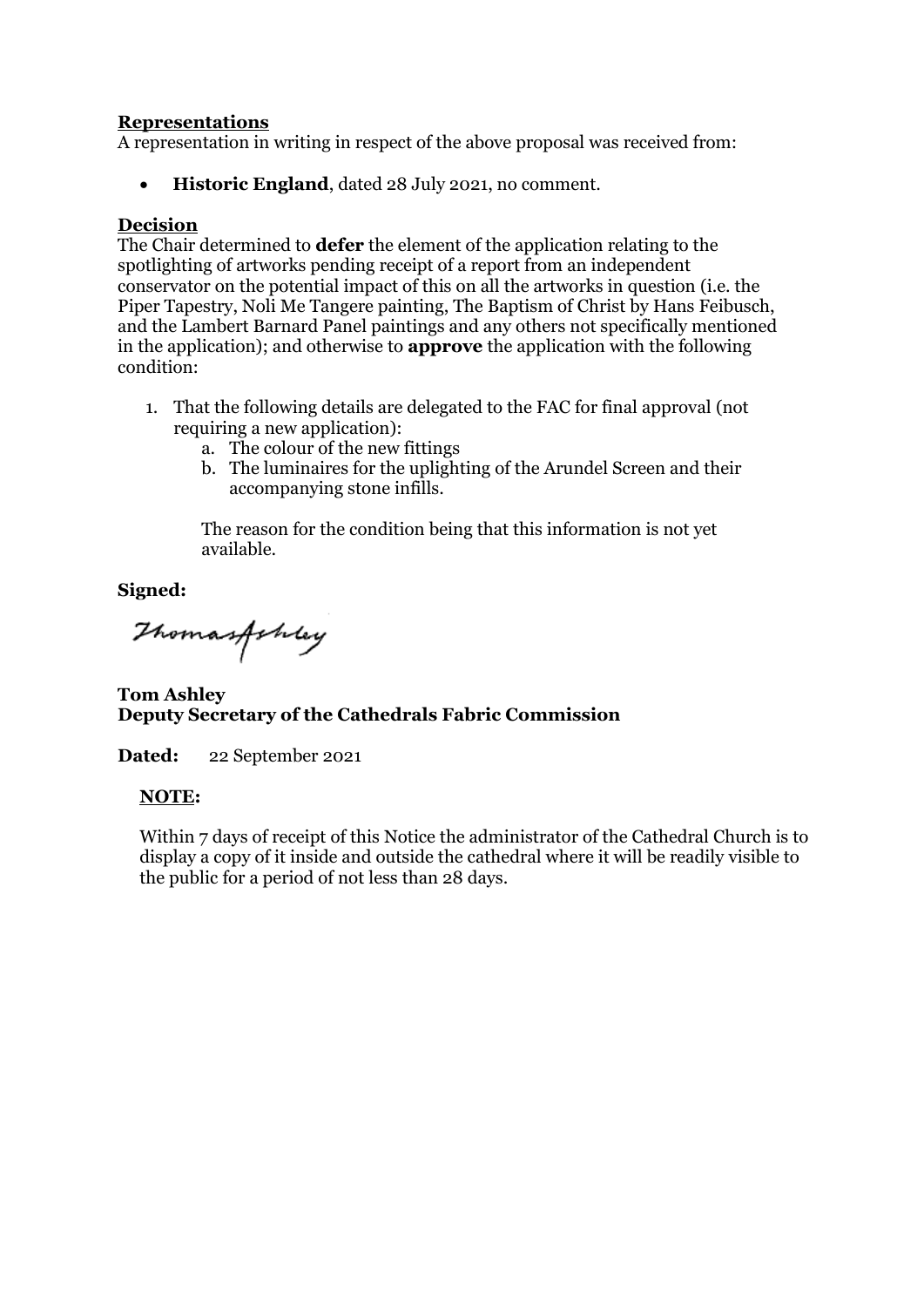**TAKE NOTICE that the Chapter of the Cathedral Church of St Peter in Exeter applied on** 16 July 2021 **for the approval of the following proposal:** Chapter House ceiling conservation

#### **Summary of the nature of the work and its extent (and materials):**

A programme of works to clean, conserve and repair the timber painted ceiling in the Chapter House. Permission is sought for the full scheme across all four bays, although the works will likely be undertaken in two phases.

#### **Representations**

## **Representations in writing in respect of the above proposal were received from:**

- Historic England letter dated 24 August 2021, broadly content with the proposals
- SPAB email dated 17 August 2021, broadly supportive with further information requested on specific aspects

#### **Decision**

**The above proposal and representations were circulated to the members of the Cathedrals Fabric Commission and discussed by video conference, and on** Thursday 9th September 2021 **the application was determined by Chair's Action as follows:**

To **approve** the proposals with the following conditions:

- 1. That decisions on final details of the position of the hatches, and final details of the man-safe system are determined by the FAC (this will not require a new application under the Measure).
- 2. That if greater intervention than is currently proposed is subsequently found to be necessary, this will be subject to the further approval of the Commission (this may or may not require a new application under the Measure depending on the extent of additional intervention proposed.)

The reasons being:

- 1. Because this information is not yet available.
- 2. To ensure statutory oversight in the event that the proposals change.

## **Signed:**

Thomasfolkey

**Thomas Ashley Deputy Secretary of the Cathedrals Fabric Commission for England Dated:** 5 October 2021

#### **NOTE:**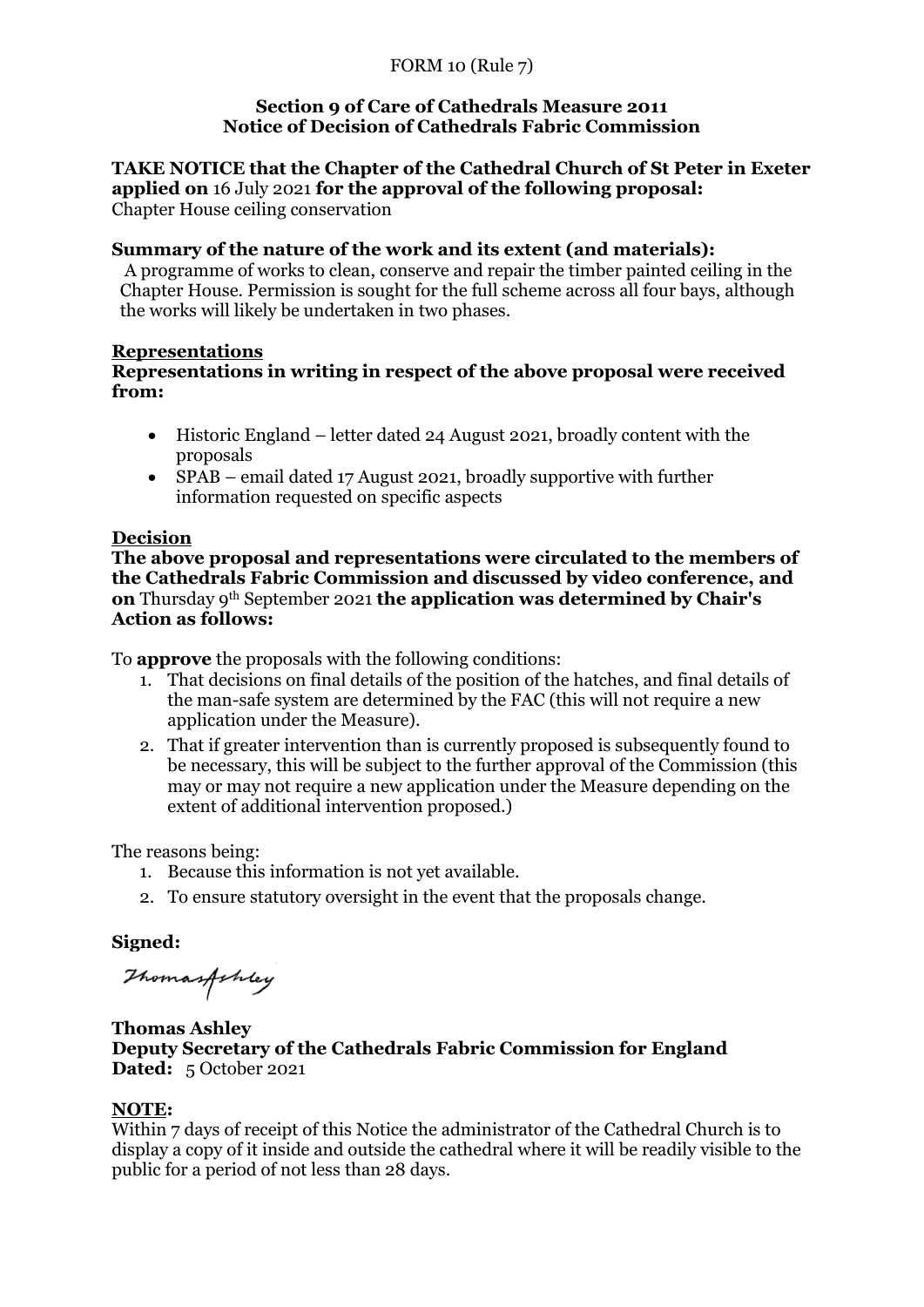**TAKE NOTICE that the Chapter of the Cathedral Church of St Peter in Exeter applied on** 14 July 2021 **for the approval of the following proposal:** Retrospective repairs to monuments 115 and 116

## **Summary of the nature of the work and its extent (and materials):**

Retrospective approval for the repair works to Monuments 115 (James Bell) and 116 (Richard Hereford), carried out due to the significant Health & Safety risk posed by the deterioration in their condition.

#### **Representations**

#### **Representations in writing in respect of the above proposal were received from:**

• Historic England, letter dated 15.06.21, with no comment

#### **Decision**

**The above proposal and representations were circulated to the members of the Cathedrals Fabric Commission and discussed by video conference, and on** Thursday 9th September 2021 **the application was determined by Chair's Action as follows:**

**Approve** the proposal with the following conditions:

- 1. That the conservation works are fully documented in post-conservation reports for each of the monuments, with the reports containing full details of methodology and materials used, including compositions of mortars.
- 2. That the condition of the monuments and their surrounding area continues to be monitored, and results reported to the Fabric Advisory Committee.

These conditions are set to ensure:

- 1. That a full record of treatment is available in the cathedral for future reference.
- 2. That any ongoing deterioration mechanisms can be identified and addressed before emergency works are needed again.

**Signed:**

Thomasfoldey

## **Thomas Ashley Deputy Secretary of the Cathedrals Fabric Commission for England Dated:** 5 October 2021

## **NOTE:**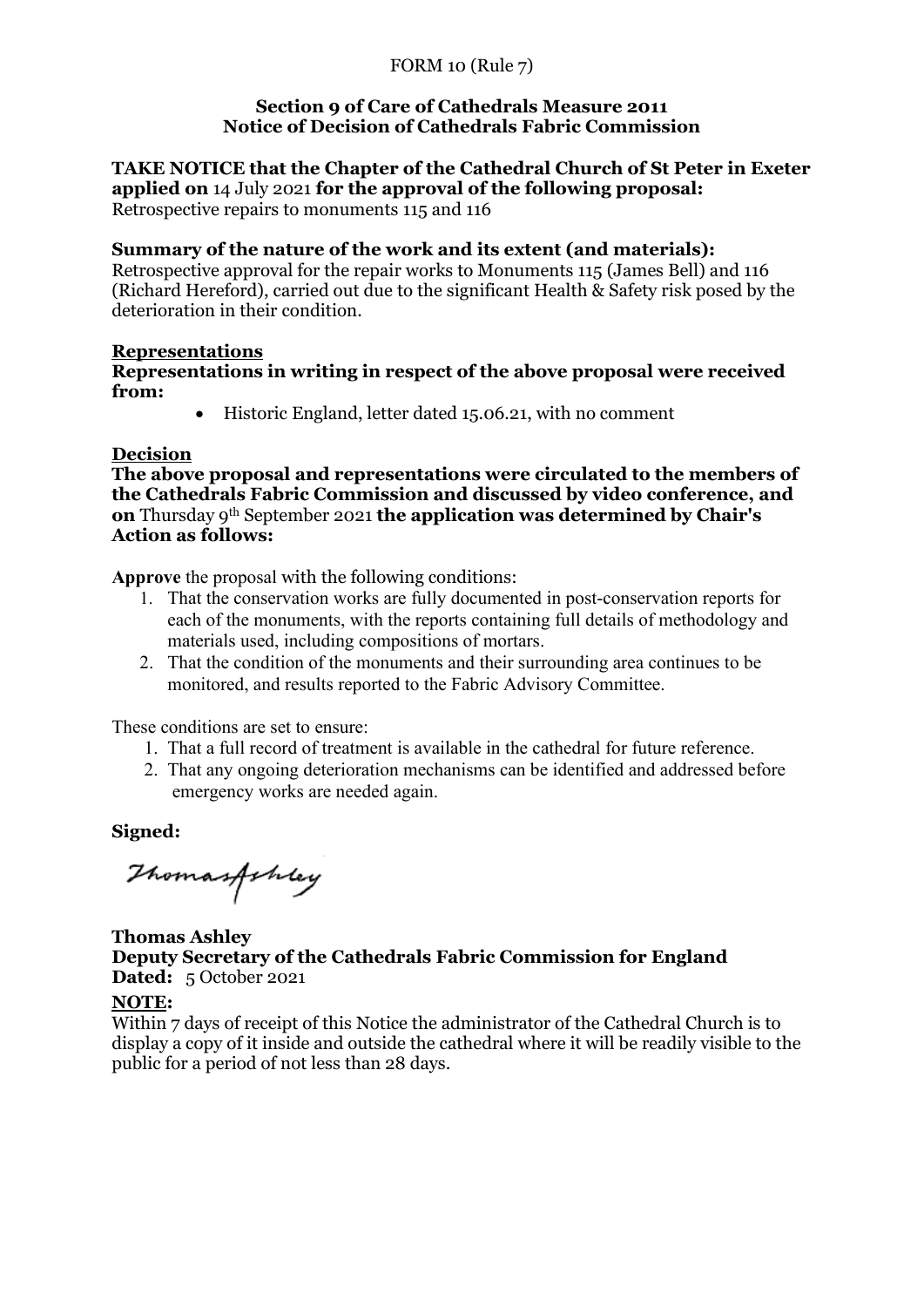#### **TAKE NOTICE that the Chapter of the Cathedral Church of St Peter in Exeter applied on** 16 July 2021 **for the approval of the following proposal:**

Phase 2 of a programme of works to conserve and protect stained glass at Exeter Cathedral

# **Summary of the nature of the work and its extent (and materials):**

The installation of partial environmental protection to stained glass panels in the Lady Chapel and medieval fragments in Oldham's Passage and a full scheme of environmental protective glazing to the Peckitt windows of the Pearson Cloister Building together with the restoration of associated leaded lights

## **Representations**

## **Representations in writing in respect of the above proposal were received from:**

- Historic England letter dated 25 August 2021, broadly supportive but with specific advice around the type of glazing used for the environmental protective glazing (EPG), and requesting further information on the ventilation details for the EPG
- SPAB letter dated 17 August 2021, broadly supportive but requesting further information on ventilation of the EPG and questioning the use of polycarbonate to the main lights in the Pearson Cloister building
- FAC extract from minutes of meeting on 21 July 2021, supportive of proposals but preferring glass rather than polycarbonate to the main lights in the Pearson Cloister building

## **Decision**

**The above proposal and representations were circulated to the members of the Cathedrals Fabric Commission and discussed by video conference, and on** Thursday 9th September 2021 **the application was determined by Chair's Action as follows:**

**Approve** the proposals.

**Signed:**

Thomasfoldey

**Thomas Ashley Deputy Secretary of the Cathedrals Fabric Commission for England Dated:** 5 October 2021 **NOTE:**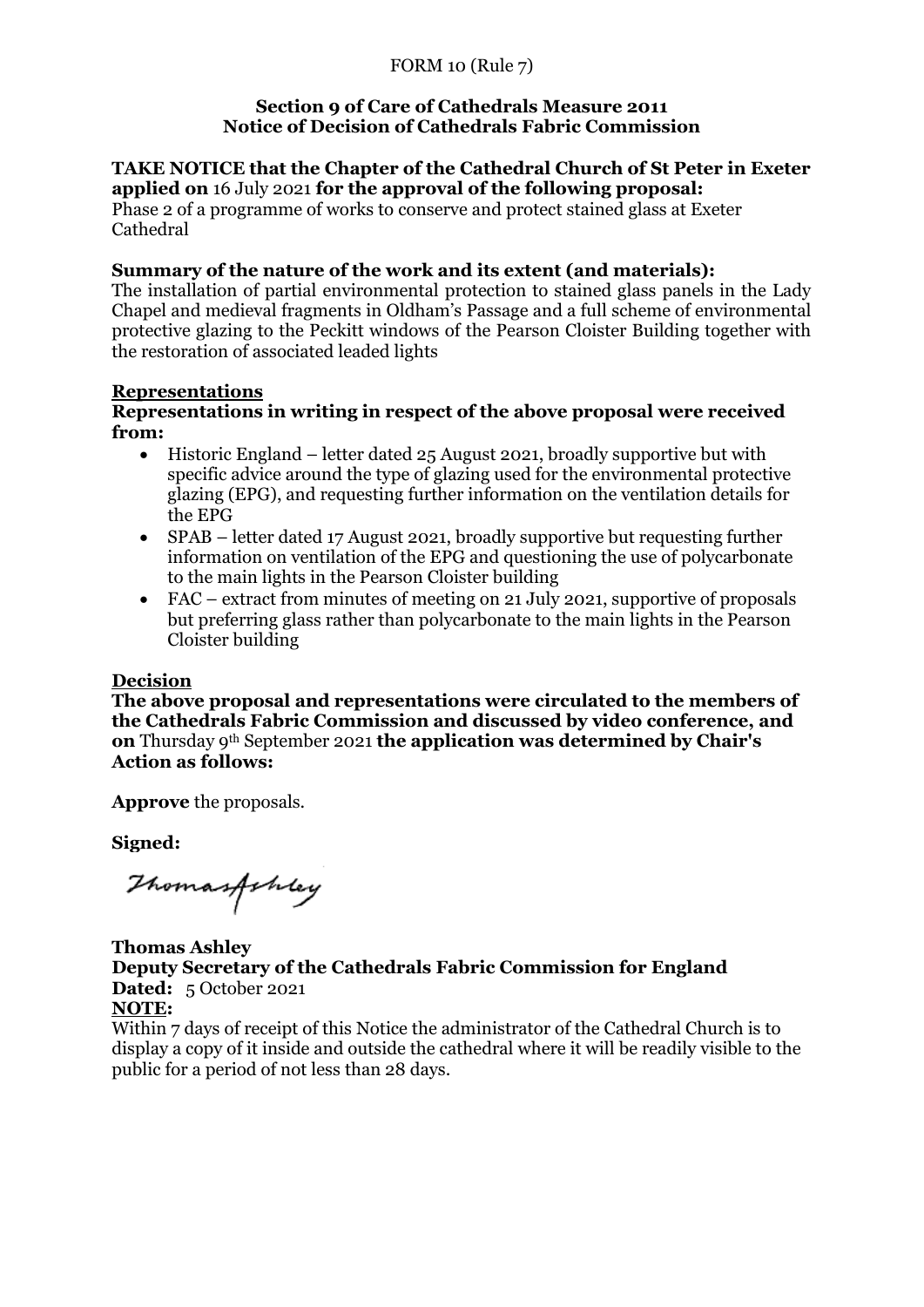# **Section 9 of Care of Cathedrals Measure 2011**

# **Notice of Decision of Cathedrals Fabric Commission**

## **TAKE NOTICE that the Chapter of the Cathedral Church of Christ, Blessed Mary the Virgin and St Cuthbert of Durham applied on 16 July 2021 for approval of the following proposal:**

## **The Proposal**

Rebuilding of the collapsed boundary wall at St Mary the Less Church in accordance with the Structural Engineers Proposal.

## **Summary of the application**

The wall will be re-built like-for-like using traditional masonry techniques and tying in with the parts of the wall still standing. The following small changes will be made to improve the new wall's weathering capacities:

- the off-set towards the top of the historic wall will be replicated but in tooled ashlar to prevent vegetation taking root;

- improved ground drainage to the rear of the tall retaining wall will be included.

A small amount of new stonework will be needed as some of the original stone may not be viable to reuse as facing stone but will be used as infill. Such stone will be sourced from reclaimed local sandstone. All copings as well as the improved off-set string course will have to be carried out in new stonework.

## **Representations**

**Representations in writing in respect of the above proposal were received from:**

None

## **Decision**

**At a meeting of the Cathedrals Fabric Commission held on 9 September 2021 the above proposal and representations were considered and the Commission decided to approve the application subject to the following conditions:**

- 1. That an archaeological watching brief be carried out during the excavation.
- 2. If anything of particular archaeological significance is uncovered which would be disturbed or destroyed by the works, works shall stop to allow for consultation with the Cathedral Archaeologist and the Commission and shall not recommence until a mitigation strategy is agreed by both parties.
- 3. If any human remains are uncovered they shall be treated with due care and decency and in accordance with the guidelines set out in the Advisory Panel on the Archaeology of Burials in England's Guidance for best practice for treatment of human remains excavated from Christian burial grounds in England (2nd edition, 2017).
- 4. A report describing the results of the work will be prepared and circulated to the Cathedrals Fabric Commission and the Durham Historic Environment Record.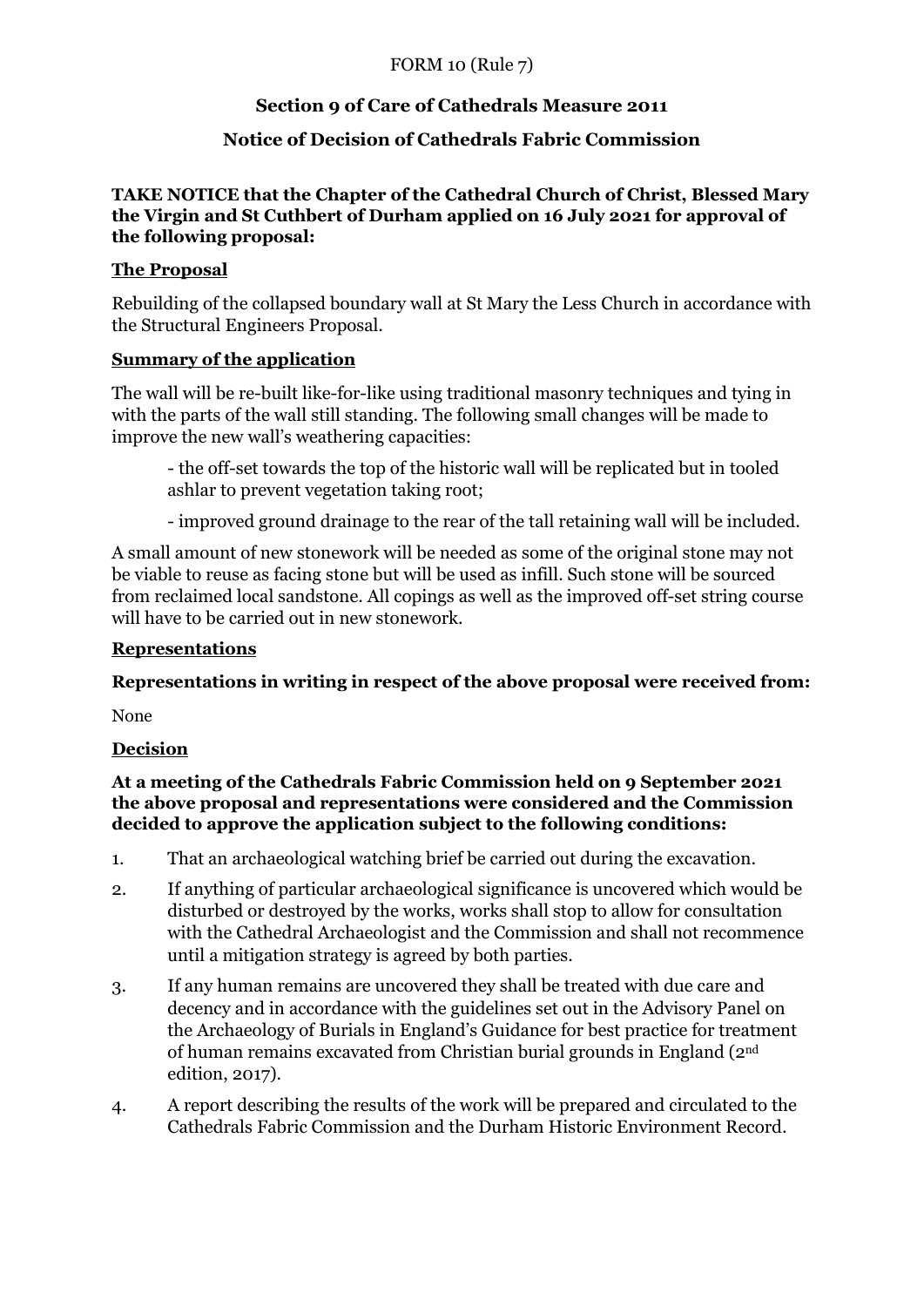# **Section 9 of Care of Cathedrals Measure 2011 Notice of Decision of Cathedrals Fabric Commission**

The reason for the conditions being to safeguard the archaeological resource.

**Signed:**

Thomasfoldey

#### **Secretary of the Cathedrals Fabric Commission**

**Dated:** 5 October 2021

#### **NOTES:**

1. A copy of this Notice is to be sent or delivered to the bodies or persons specified in rule 7(9), as applicable.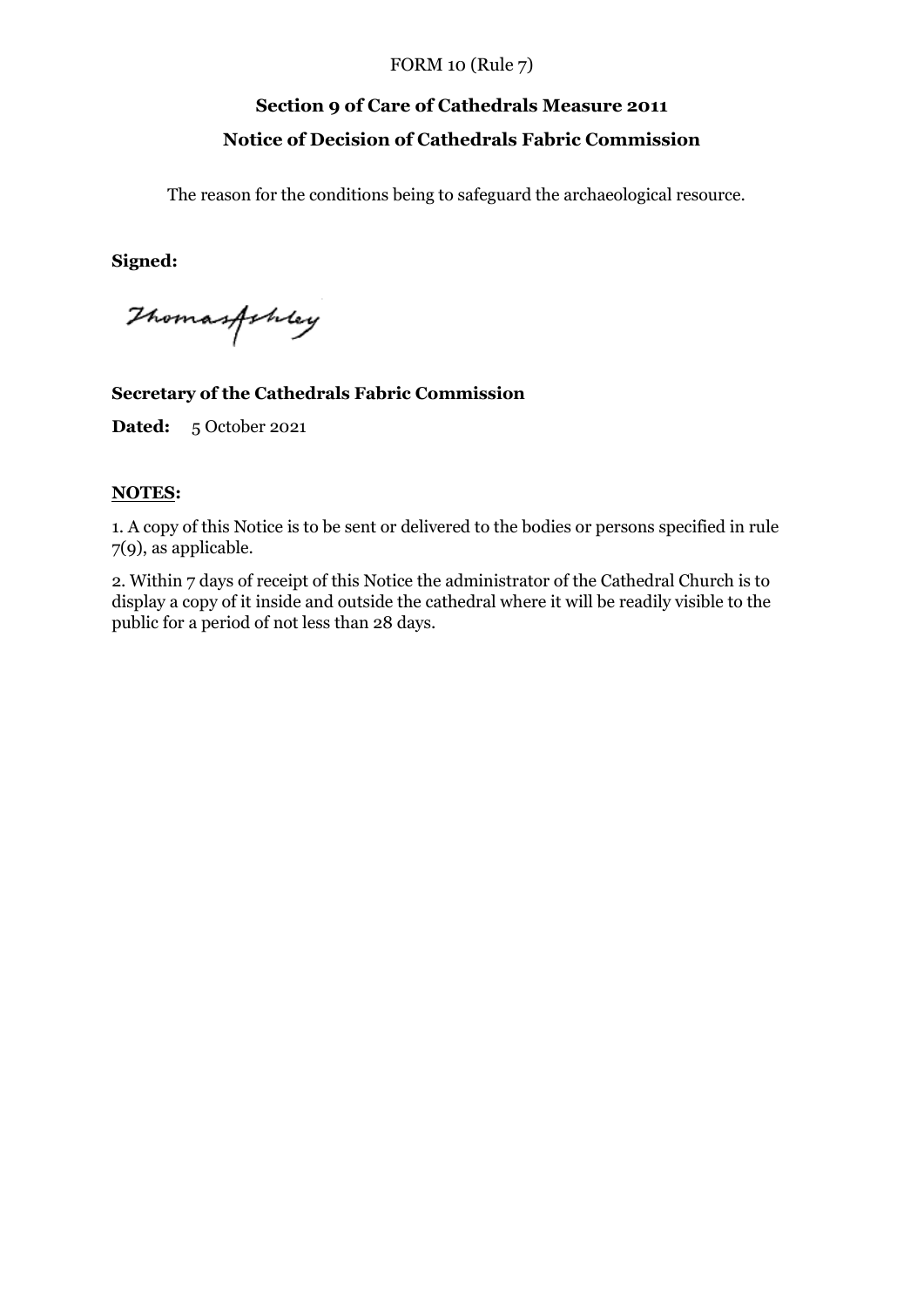# **Section 9 of Care of Cathedrals Measure 2011**

# **Notice of Decision of Cathedrals Fabric Commission**

## TAKE NOTICE that the Chapter of the Cathedral Church of Christ in Liverpool

#### **applied on** 14th June 2021

## **for the approval of the following proposal:**

## **The Proposal**

To install two glass panels in the archway into the Lady Chapel ante chapel, in association with the general refurbishment of the space.

#### **Representations**

## **Representations in writing in respect of the above proposal were received from:**

- Historic England, letter dated 29<sup>th</sup> June 2021, with no objection.
- The Victorian Society, email dated 23<sup>rd</sup> June 2021, with no objection.

## **Decision**

**The above proposal and representations were circulated to the members of the Cathedrals Fabric Commission and discussed by video conference, and on**  Thursday 22nd July 2021 **the application was** approved **by Chair's Action.** 

## **Signed:**

# **Becky Clark Secretary of the Cathedrals Fabric Commission for England**

Dated: 6<sup>th</sup> August 2021

#### **NOTE:**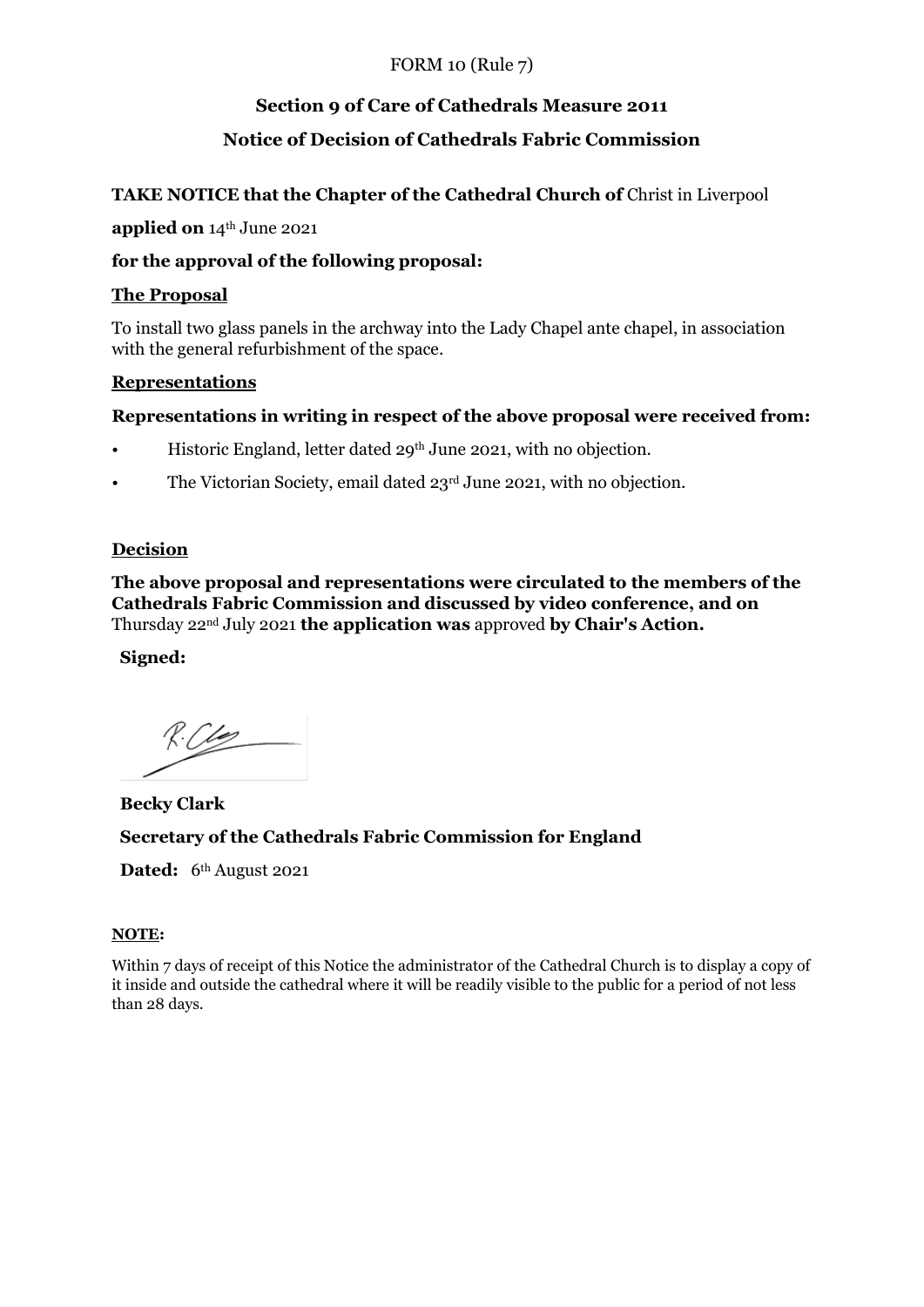## **TAKE NOTICE that the Chapter of the Cathedral Church of The Holy and Undivided Trinity, Norwich applied on 28 August 2020 for approval of the following proposal:**

To install a wooden crucifix in the south east corner of the east Cloister walk.

## **Summary of the application**

To install a wooden crucifix in the first bay of the south east corner of the east Cloister Walk. The crucifix would be hung utilising fixings drilled into mortar joints.

#### **Representations Representations in writing in respect of the above proposal were received from:**

- Historic England, 16 September 2020, raising concerns
- SPAB, 8 September 2020 with no comment

#### **Decision**

**At a meeting of the Cathedrals Fabric Commission held on** 9 September 2021 **the above proposal and representations were considered and the Commission decided to approve the application subject to the following conditions:**

1. The nature of the cross will be determined by the FAC (this will not require a new application under the Measure).

The reason for the condition being that this information is not yet available.

**Signed:**

Thomasfoldey

**Thomas Ashley Deputy Secretary of the Cathedrals Fabric Commission**

**Dated:** 4 October 2021

## **NOTE:**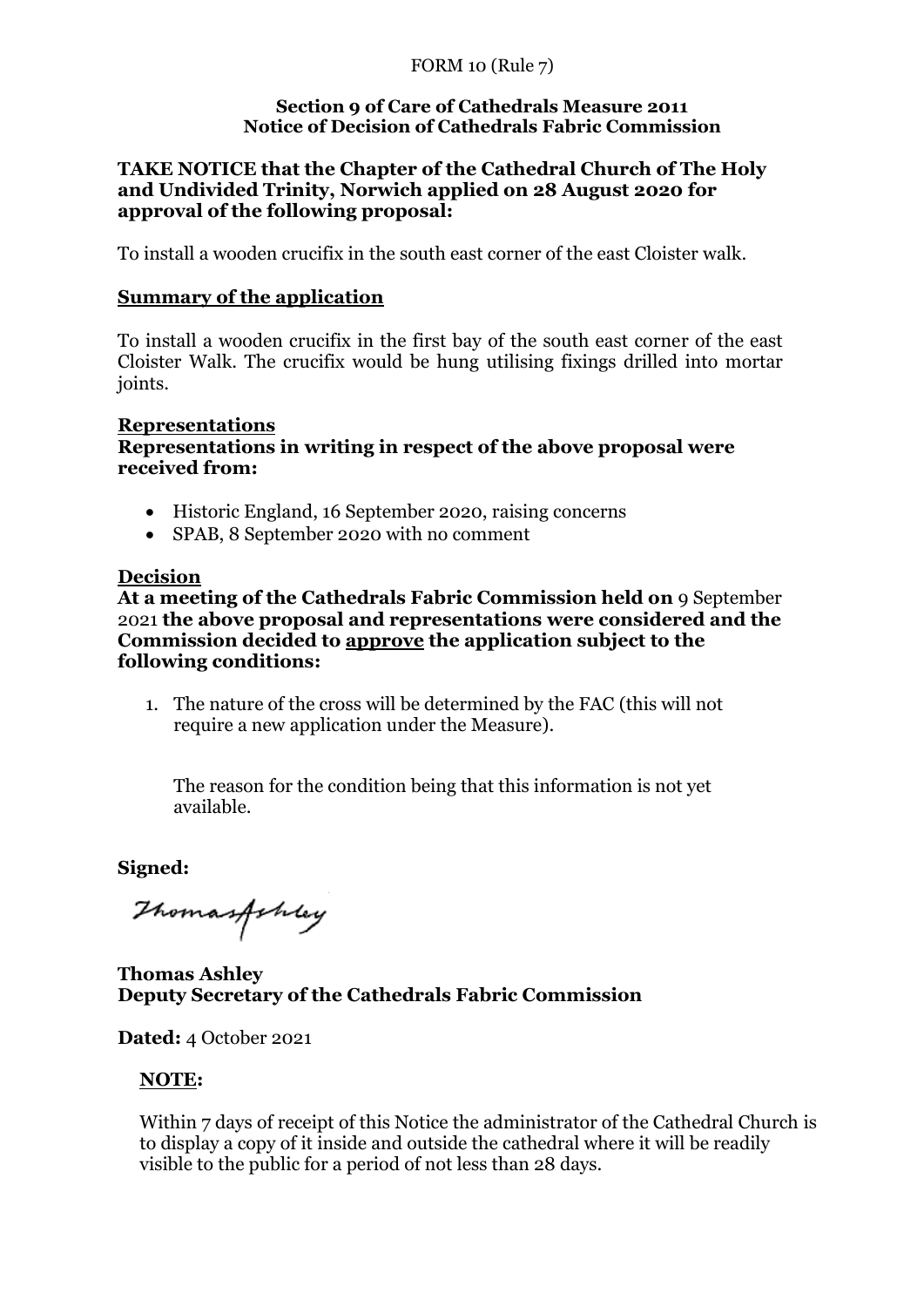#### **TAKE NOTICE that the Chapter of the Cathedral and Metropolitical Church of St Peter in York applied on** 1 st June 2021 **for the approval of the following proposal:**

To place a statue of Her Majesty Queen Elizabeth II on the West Front of York Minster.

#### **Summary of the proposals**

A statue of Her Majesty The Queen is to be placed on an empty niche at the West Front of York Minster to mark the platinum jubilee, as part of the early implementation of Policy PA2 of the emerging York Minster Neighbourhood Plan. The application is for the principle of the statue, including scale. Matters of design and detail to be reserved.

#### **Representations**

- Historic England, letter dated 15 June 2021: no comment.
- Society for the Protection of Ancient Buildings, letter dated 13 July 2021: no comment.
- Stephen Cottrell, The Most Reverend and Right Honourable the Lord Archbishop of York, letter dated 25 June 2021: supportive.
- Mrs Jo Ropner, Lord Lieutenant of North Yorkshire, letter dated 4 June 2021: supportive.

#### **Decision**

The above proposal and representations were circulated to the members of the Cathedrals Fabric Commission and discussed by video conference, and on Thursday 22nd July 2021 the application was **approved** by Chair's Action.

#### **Signed:**

## **Becky Clark, Secretary of the Cathedrals Fabric Commission**

**Dated:** 4<sup>th</sup> August 2021

#### **NOTES:**